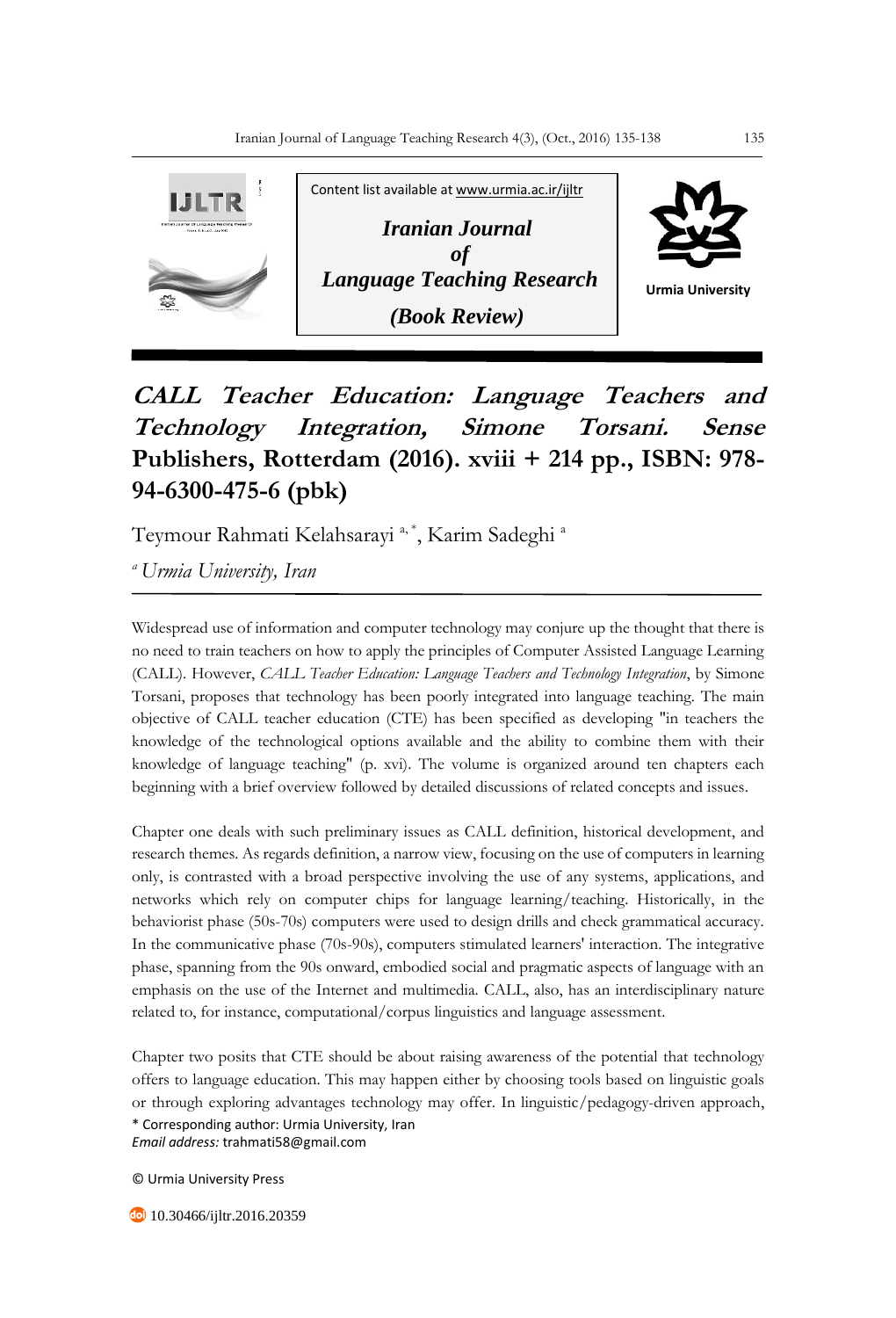descriptions of linguistic objectives are given prominence to technological considerations. This approach has recently been criticized, however, on the grounds that it reduces CALL into a mere tool for transmitting linguistic patterns rather than a change factor in language education. The proponents of the alternative perspective call for a symbiosis between linguistics and technology. Here, such CALL options as opportunities for interaction through social networks (Kelly & Antonio, 2016) are elaborated.

The third chapter focuses on the complexity of integration and specifies a number of factors which cause that complexity including *macro-economic and social*, *geographical*, *institutional*, *language teaching*, *logistic and contextual*, and *human factors.* For language teachers, integration is a process followed by the transfer of knowledge learned in a CALL course to actual teaching. The struggle between CALL knowledge and contextual realities results in consequential transition which, in turn, culminates in the reconstruction of language teaching knowledge.

Chapter four begins with an elaboration of CTE peculiarities and reasons for the scarce diffusion of CTE courses, including change avoidance and lack of infrastructure, staff, and methods for teaching technologies. A CTE model is, then, proposed which starts with needs analysis to identify pedagogical and technical knowledge/skills followed by the design of appropriate methods and evaluation standards. The model requires a number of trends, including the selection of materials and online teacher training courses. The chapter concludes with CTE research themes and methods common in general teacher education research.

Bridging theory to practice, chapter five introduces a number of CTE competences models, frameworks, and standards. For instance, Technical Pedagogical Content Knowledge-in-Action model goes from instructor-controlled through collaboratively-controlled to trainee-controlled activities. CTE instructional frameworks also represent a trajectory from teachers-as-experts-intechnologies view at one end of the extreme to teachers-dependent-on-IT-professionals at the other with recent struggle for integration. The most practical documents, nevertheless, are such guidelines as *Teachers of English to Speakers of other Languages (TESOL) Standards* with the three degrees of 'approaches', 'meets', and 'exceeds' standards to describe a teacher's technological competences and *Standards for Language-Teaching Technologies* including 'can do' statements with reference to particular technologies.

In terms of methodology, a *breadth fist* approach to CTE focuses on the development of technical and linguistic skills whereas an *in-depth* approach aims at developing the ability to use a particular technology. The latter is criticized for being too technical, offering no opportunities to connect technology to linguistics, and ignoring transfer skills. *Integrated* and *online* approaches are similar in the use of technology in real contexts while being different in that in the integrated approach technology is used when necessary whereas the online approach, due to its nature, relies on technology for its very existence. CTE processes also include lessons, demonstrations, projects, situated learning, and reflective learning. Alternatives to these formal learning methods include mentoring, communities of practice, and autonomous learning (Macià & García, 2016). Throughout chapter six there are examples of studies illustrating how these approaches, processes, practices, and self-directed learning strategies can be actually realized.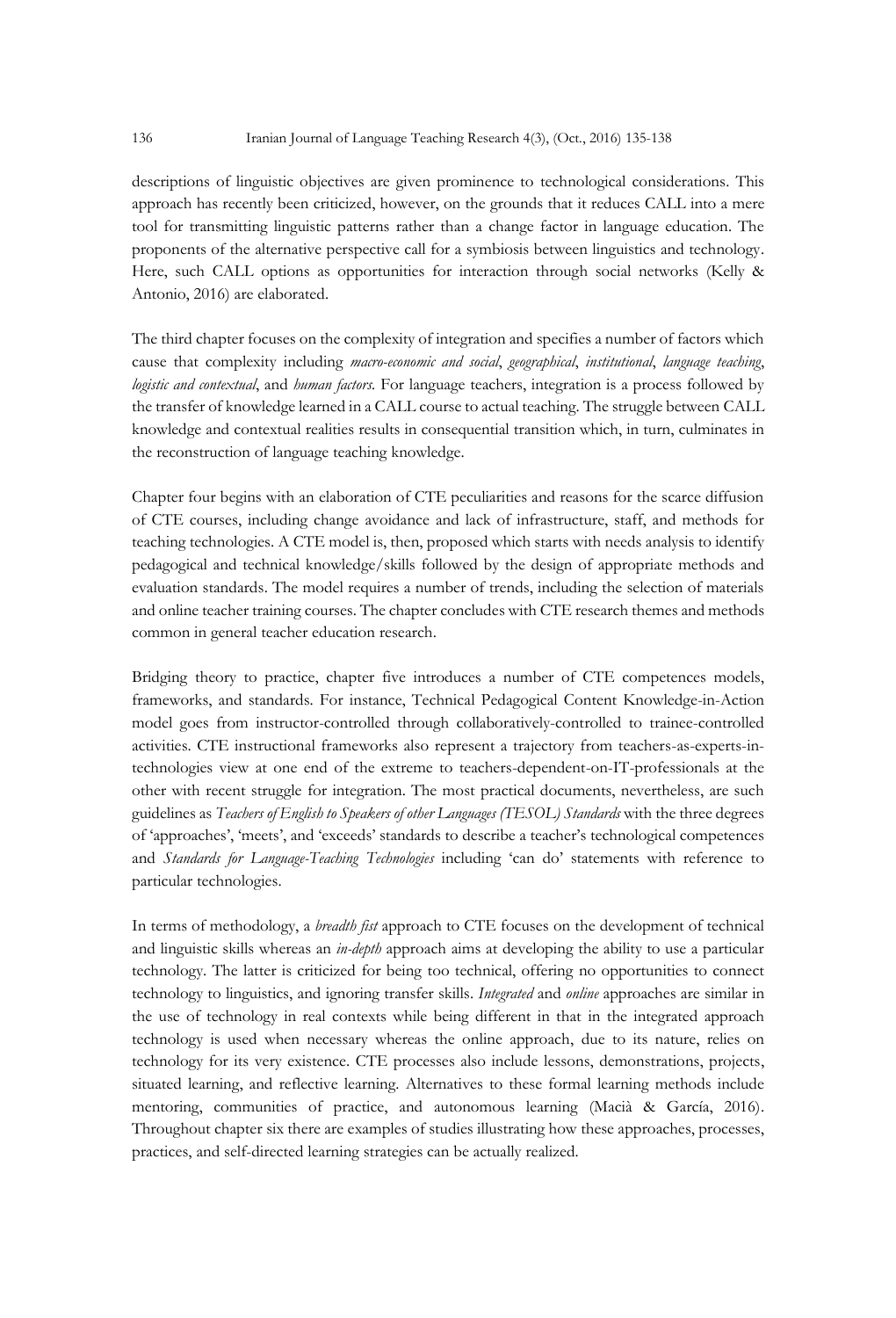Chapter seven is devoted to the Internet and smartphones integration models and practices. The pyramid of skills model has seven levels with basic informatics skills at the bottom and the ability to integrate the Internet in one's personal teaching style at the top. This model has been criticized for its vertical (linear mastery of skills) and generic rather than techno-linguistic character. The next model takes the form of a grid allowing interactions between technology, pedagogy, and evaluation on the one hand and the competence levels of novice, proficient, and expert on the other. The performance descriptors of this model help teachers to self-assess their Internet competences. There is also a telecollaboration model which provides forty 'can do' statements organized around organizational, pedagogical, and digital competences along with attitudes and beliefs. Computer mediated communication and distance-teaching are the most common processes used to train teachers in this domain.

Chapter eight focuses on a model of CTE procedures in which teaching activities are organized into the three areas of linguistic, procedural, and technical. Regardless of the area, each activity must be specified for its objectives, estimated level of difficulty, required tools, and online feasibility. Simulation, reflection, evaluation, and observation are examples of linguistic activities. Procedural activities, such as tutorial and demonstration, are aimed at developing the knowledge of a particular technology irrespective of its linguistic use. An instance of technical activities, which realize the integration of the activities from the first two areas, is project work.

The last two chapters provide a synopsis of the whole volume. Chapter nine, first, observes that designing CTE courses is difficult because of the trainees' heterogeneous technological skills. It, then, demonstrates the application of proposed principles to designing tentative CTE courses for pre-/in-service teachers and CALL specialist/professional researchers and developers. Finally, chapter ten proposes that CTE should set mapping its terrain and relationship with other areas such as second language teacher education as its overriding priorities. The chapter comes to an end with designating curriculum development and evaluation as the two main areas for CTE future research agenda.

The volume revolves around the idea of training language teachers to integrate technical knowledge into their language teaching knowledge base to associate each technology with a meaningful activity in language education. Integration gives CTE its character as a branch of study and protects it against the idea of normalization, or everyday use of technology in all walks of life, which eradicates the need for CTE courses. The volume makes reference to the latest developments in CALL and CTE, and different perspectives are presented and carefully criticized in all chapters.

There are a number of editing problems, however, which deserve the publisher's full consideration in the future reprints/editions of the volume. Some of the blunders that may bother a careful reader's eyes include:

- Spelling mistakes (page 9, *interactionst* for interactionist; page 152, *modeing* for modeling; page 167, *theealth* for the wealth; page 182, *that* for than)
- Unnecessary capitalization (pages 23 and 24, *Language*)
- Stranded letters (page 26, *n*; page 123, *t*) and words (page 112, *competences*)